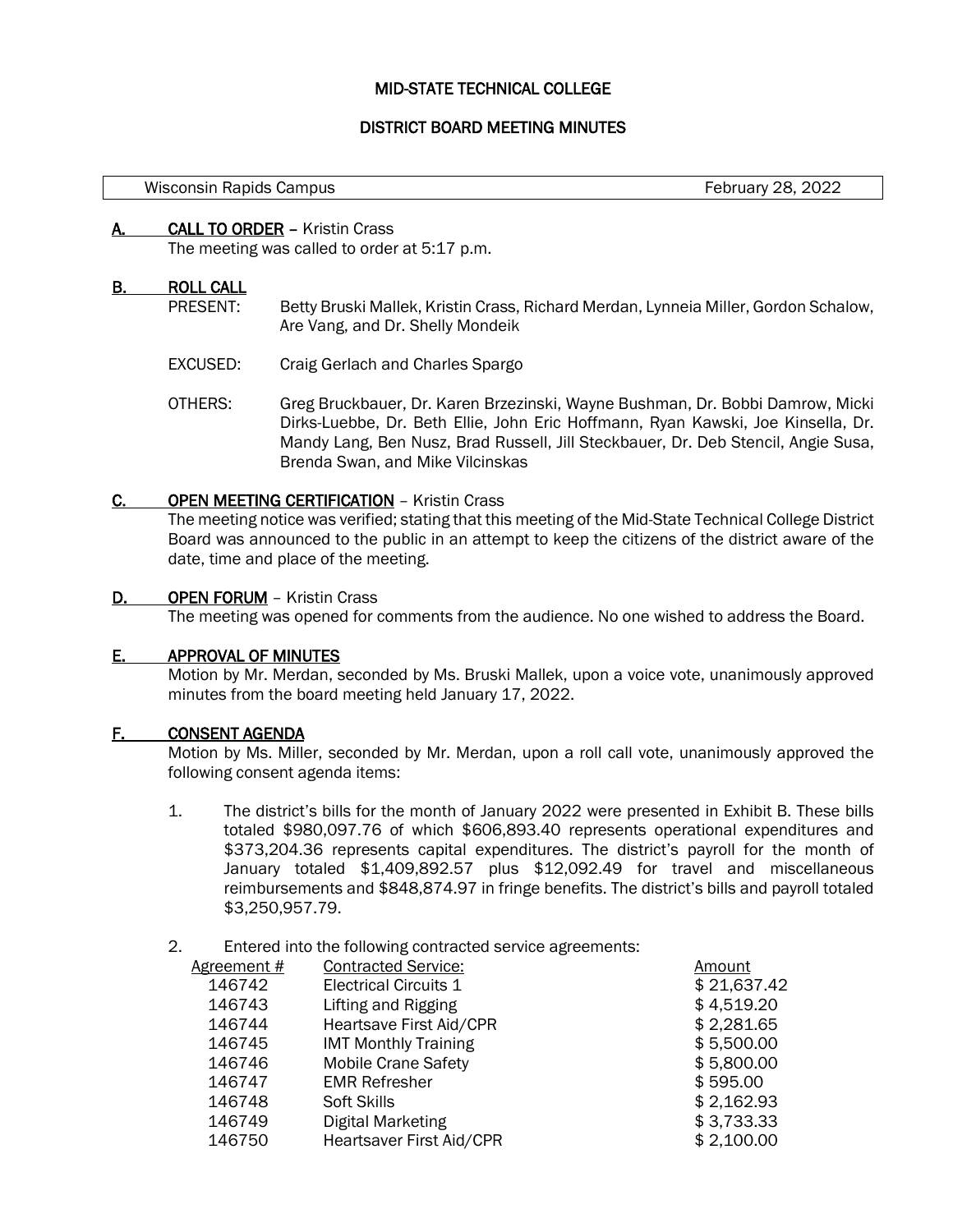| 146751 | <b>Residential Blueprint Reading</b>      | \$1,600.00 |
|--------|-------------------------------------------|------------|
| 146752 | <b>Transition to Trainer</b>              | \$1,280.00 |
| 146753 | <b>Commercial Blueprint Reading</b>       | \$1,600.00 |
| 146754 | Intro to Fire Alarm Systems               | \$2,880.00 |
| 146755 | <b>Industrial Blueprint Reading</b>       | \$1,600.00 |
| 146756 | <b>PLC</b>                                | \$3,600.00 |
| 146757 | <b>BLS Renewal</b>                        | \$4,500.00 |
| 146758 | <b>BLS Renewal</b>                        | \$598.76   |
| 146759 | <b>Medication Assistant</b>               | \$8,950.00 |
| 146760 | <b>Upholstery Training</b>                | \$2,135.38 |
| 146761 | <b>Basic Mechanical Maintenance</b>       | \$6,240.00 |
| 146762 | <b>Security Officer Firearms Training</b> | \$80.00    |
|        |                                           |            |

3. Approved the following procurement(s) for goods and services:

| Amount      | Company          | <b>College Division/Dept.</b>    |
|-------------|------------------|----------------------------------|
| \$71,802.00 | Lab Midwest, LLC | School of Advanced Manufacturing |
|             |                  | & Engineering, and TANRC         |
| \$47,749.00 | Lab Midwest, LLC | School of Advanced Manufacturing |
|             |                  | & Engineering, and TANRC         |

## G. CHAIRPERSON'S REPORT - Kristin Crass

- 1. Board members were welcomed to the meeting. Mr.Gerlach and Mr. Spargo asked to be excused.
- 2. The Winter Boards Association meeting was held January 27-29 virtually and in-person at the Osthoff Resort in Elkhart Lake. In-Service was on Understanding Federal Funding and development around Diversity, Equity and Inclusion. Those who attended provided feedback about sessions attended. Diversity, Equity, and Inclusion will be included as a Board Advance discussion.
- 3. The Spring Boards Association meeting will be held April 28-30 both virtually and in-person in Milwaukee. In-Service will focus on College Accreditation and the meeting will include tours of MATC – Milwaukee and Student Ambassador presentation. Those interested in attending should contact Ms. Susa to make arrangements.
- 4. A Spring Board Advance will be held for District Board and Foundation Board members on Wednesday, April 20 at the Wisconsin Rapids Campus beginning at 8:00 a.m.
- 5. Future meeting dates (times unless otherwise announced: MONTHLY MEETING Monday, March 21, 2022 Wisconsin Rapids Campus Committee-of-the-Whole: 5:00 p.m. Board Meeting: following Committeeof-the-Whole

## H. FOUNDATION REPORT - Betty Bruski Mallek

- 1. A highlight of upcoming annual events was provided, including; Golf Event June 14; Trap Event – August 19; and Scholarship Reception – September 15.
- 2. An overview of the scholarship application process was provided. 85 students completed the application process for scholarship consideration.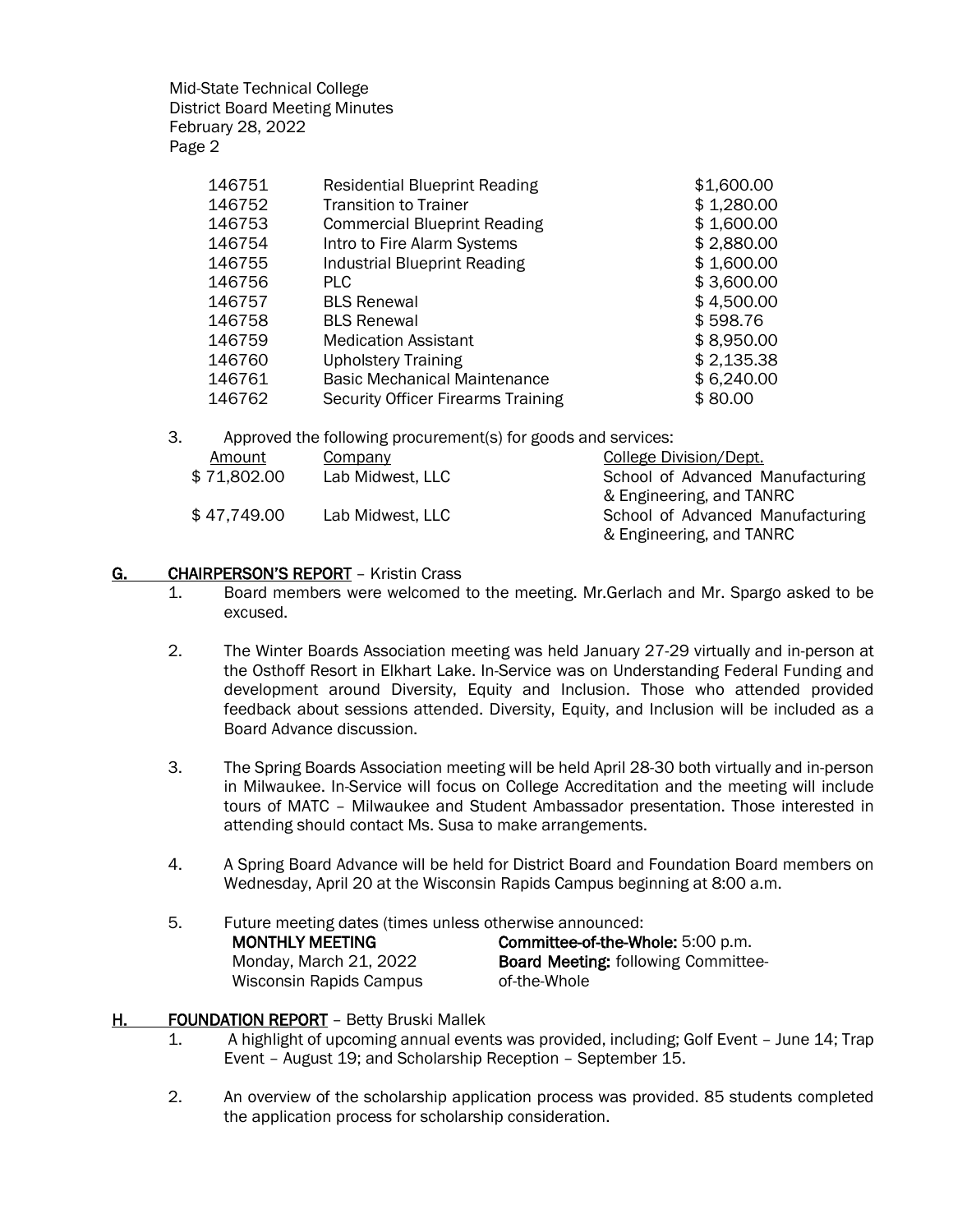> 3. Two new Board members joined the Foundation Board of Directors in January 2022 and there is an additional for consideration in April.

## **I. PRESIDENT'S REPORT** – Dr. Shelly Mondeik

- 1. Dr. Mondeik highlighted recent campus events and activities including, operational and capital budget planning, upcoming HLC Annual Conference, Central Wisconsin Podcast and annual Chamber events.
- 2. Dr. Mondeik reported the WTCS Board will consider approval of Liberal Studies at their March meeting and then advance the recommendation of approval to the Board of Regents for consideration in April.

## J. COMMITTEE REPORTS

- 1. FINANCE & INFRASTRUCTURE COMMITTEE Gordon Schalow
	- a. TREASURER'S REPORT: No questions or concerns resulted from review of the Treasurer's Report.
	- b. OPEB TRUST UPDATE: An overview was provided of the discussion and review completed by the Committee.
	- c. COVID FUNDING UPDATE: Highlights of activities, initiatives and outcomes as a result of COVID monies spent was provided.
	- d. FINANCE IMPLICATIONS FOR TOPICS IN OTHER COMMITTEES: No topics discussed.
- 2. ACADEMIC & STUDENT SERVICES COMMITTEE Betty Bruski Mallek
	- a. ACADEMIC PROGRAMMING: Consideration of program approval was requested for the Advanced Manufacturing Technology Associate Degree Program and the Mechanical Design Technology Associate Degree Program.

Advisory Committee support and employer need has been demonstrated for the Advanced Manufacturing Technology Associate Degree Program. A Fall 2023 start at the AMETA Center is anticipated. Faculty needs exist and grants will be explored to support.

Motion by Ms. Bruski Mallek, seconded by Ms. Crass, upon a roll call vote, unanimously approved the Advanced Manufacturing Technology Associate Degree Program.

Mid-State had previously offered the Mechanical Design Technology Associate Degree Program. Following Advisory Committee support and employer demonstrated need, the program is anticipated to begin in Fall 2023 at the AMETA Center.

Motion by Ms. Bruski Mallek, seconded by Mr. Merdan, upon a roll call vote, unanimously approved the Mechanical Design Technology Associate Degree Program.

- b. GRADUATION: Following Mid-State's outdoor graduation ceremony in May 2021, feedback was received regarding location and date. Going forward, Mid-State will host spring graduation in an outdoor style format on a Saturday with rain date on Sunday.
- 3. HUMAN RESOURCES & EXTERNAL RELATIONS COMMITTEE Richard Merdan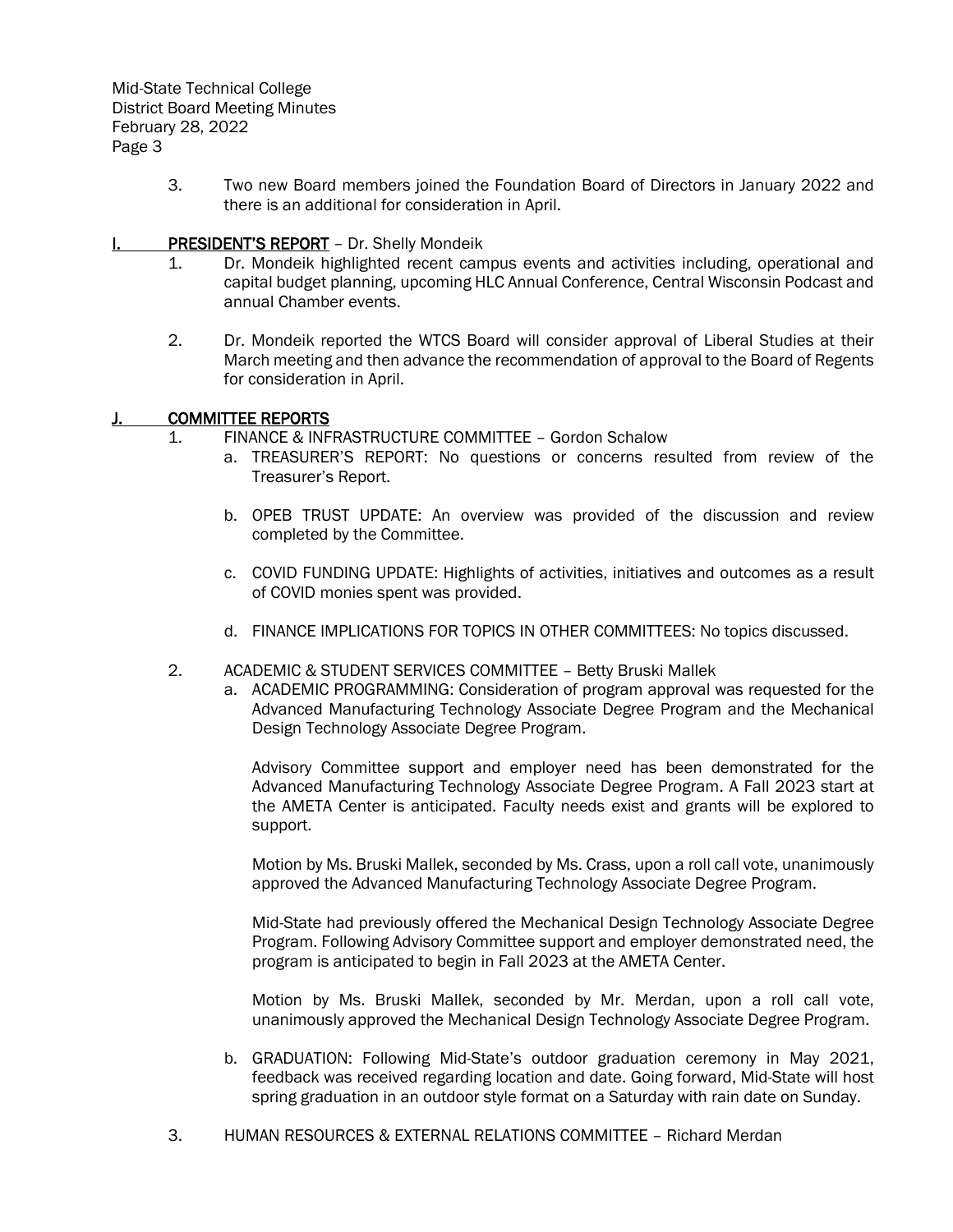- a. COLLEGE-WIDE IN-SERVICE: College-Wide In-Service was held February 24 and focused on employee health and wellness. The structured morning session provided breakout sessions for employees focusing on different personal wellness components. Survey feedback has been positive.
- b. UNITED WAY: Highlights of the College-Wide United Way Campaign were shared. Activities and outcomes were shared.

## K. COMMITTEE-OF-THE-WHOLE

1. MID-YEAR DASHBAORD: Mid-State's Mid-Year Dashboard was presented and highlighted. Progress in small business initiatives was highlighted.

#### DISCUSSION & ACTION

1. AMETA CENTER: An overview of the Advanced Manufacturing, Engineering Technology, and Apprenticeship (AMETA) Center was provided.

A land donation of 8.705 acres, located in the Stevens Point Industrial Park, by Wayne Bushman has been made for this project. A request for land acceptance was made.

Motion by Ms. Bruski Mallek, seconded by Mr. Schalow, upon a roll call vote, unanimously approved acceptance of land according to the following Resolution for the Acquistion of Land for the Advanced Manufacturing, Engineering Technology and Apprenticeship (AMETA) Center in Stevens Point, Wisconsin:

WHEREAS, the need for trained and up skilled employees in AMETA programs is strong, and

WHEREAS, the future need for skilled individuals in this area is projected to have significant openings, and

WHEREAS, a number of students leave the Mid-State District to obtain these skills and education, and

WHEREAS, our right program analysis identified that our ability to provide new programs and some current offerings will exceed our current facilities, and current equipment, and

WHEREAS, our right location analysis identified the new programs, and some current offerings are best located in the Stevens Point area, and

WHEREAS, the in-kind land donation from the Mid-State Foundation, is in accordance with state statute TCS 5.03 & 5.04.

BE IT RESOLVED, that the Mid-State Technical College Board approves the receipt of an inkind donation of 8.705 acres of land from the Mid-State Foundation, for the purpose of constructing a training facility, located on the undeveloped section of 5001 Joerns Drive, Stevens Point, WI 54481. The land acquisition is subject to WTCS Board approval.

NOW, THEREFORE, BE IT RESOLVED that the Mid-State Technical College Board approves the

in-kind donation of land acquisition and requests approval by the WTCS Board for the acquisition of the aforementioned land.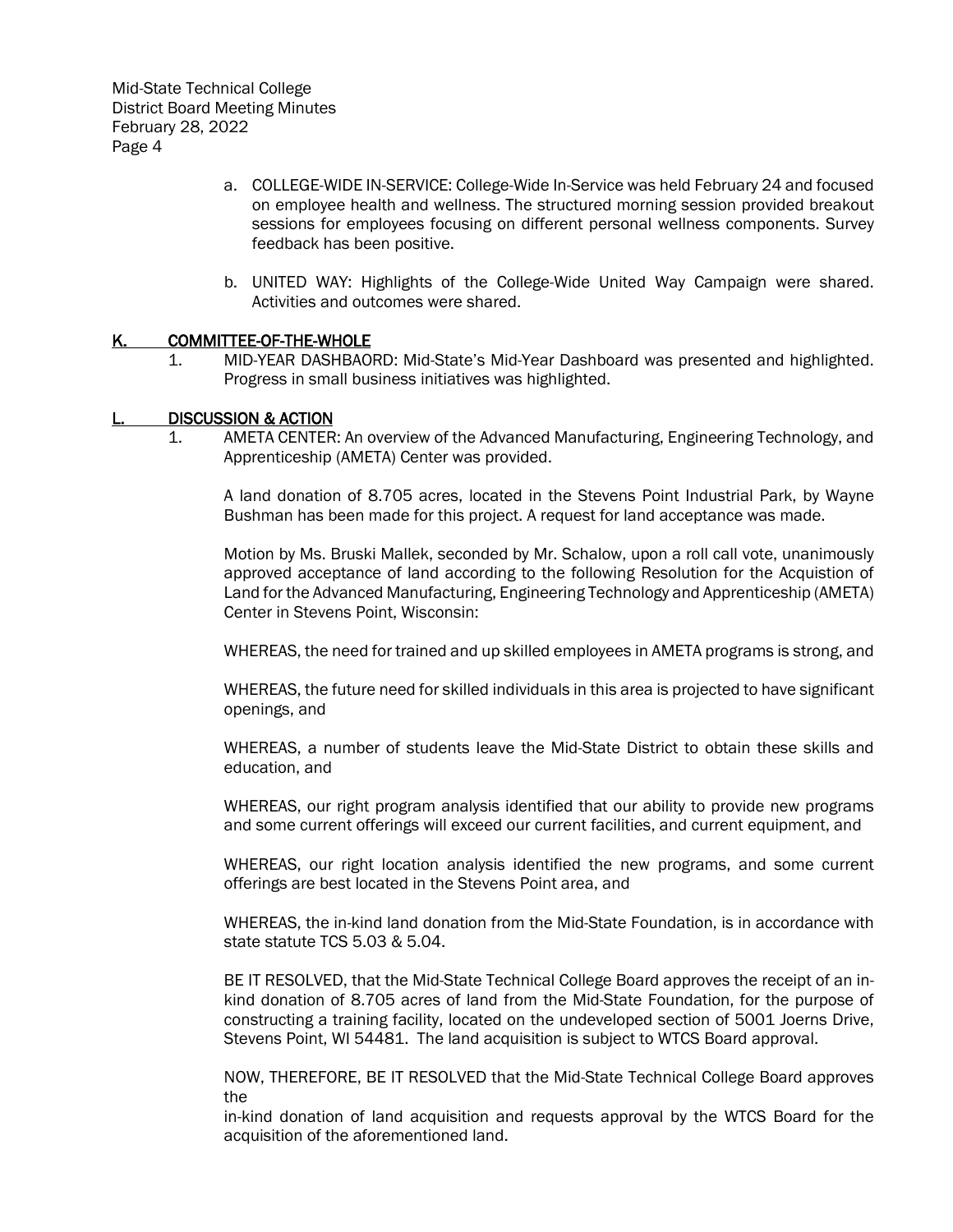> A request for formal Project Approval was presented by Administration. The facility will be placed for approval by the WTCS Board at their March meeting.

> Motion by Mr. Merdan, seconded by Ms. Bruski Mallek, upon a roll call vote, unanimously approved the following Resolution for Project Approval of the Advanced Manufacturing, Engineering Technology and Apprenticeship (AMETA) Center in Stevens Point, Wisconsin:

> WHEREAS, the need for trained and up skilled employees in AMETA programs is strong, and

WHEREAS, the future need for skilled individuals in this area is projected to have significant openings, and

WHEREAS, a number of students leave the Mid-State District to obtain these skills and education, and

WHEREAS, our right program analysis identified that our ability to provide new programs and some current offerings will exceed our current facilities, and current equipment, and

WHEREAS, our right location analysis identified the new programs and some current offerings are best located in the Stevens Point area, and

WHEREAS, the project includes the formal commitment of \$1,500,000 towards building construction, and

WHEREAS, the College seeks approval from the WTCS Board in accordance with state statute TCS 5.04 and prescribed in the WTCS financial accounting manual.

BE IT RESOLVED, that the Mid-State Technical College Board approves the construction of the AMETA Center, and commits \$1,500,000 for construction.

NOW, THEREFORE, BE IT RESOLVED that the Mid-State Technical College Board requests Project Approval from the WTCS Board of the aforementioned project.

#### M. CLOSED SESSION – Kristin Crass

The Board will entertain a motion to convene in closed session, pursuant to  $s.19.85(1)(c)$ , Wisconsin Statutes, to discuss the Presidents evaluation. The Board may take action in closed session. Following closed session, the Board will entertain a motion to reconvene in open session and will then take any further action that is necessary and appropriate. The Board will thereafter entertain a motion to adjourn the meeting.

Motion by Mr. Merdan, seconded by Ms. Bruski Mallek, upon a roll call vote, unanimously approved convening to closed session at 6:38 p.m. as announced by Ms. Crass.

Motion by Mr. Merdan, seconded by Ms. Bruski Mallek, upon a roll call vote, unanimously approved reconvening in open session at 7:22 p.m.

As part of closed session, the Board reviewed progress on the Presidential Goals and discussed. They continue to be pleased with Dr. Mondeik's progress. There is no action as a result of closed session.